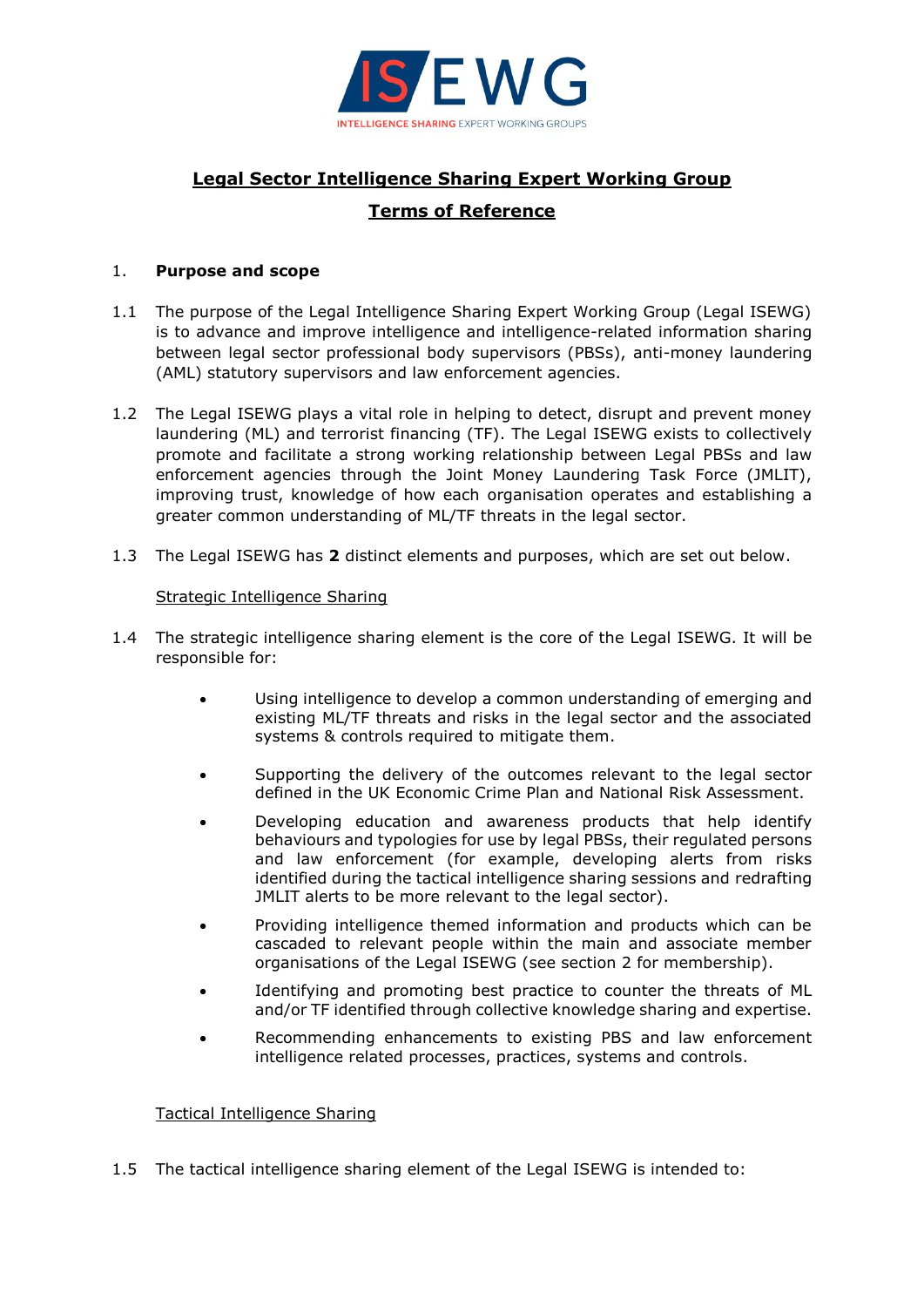- Support and develop high quality live intelligence sharing between law enforcement, the legal PBSs, and other statutory AML supervisors. A tactical intelligence sharing session may also include a relevant third-party organisation.
- Tactical intelligence sharing sessions will be held outside of the main strategic session and enable participating parties to share intelligence relating to an ongoing investigation in a confidential and secure manner. If the intelligence is related to more than one legal PBS or statutory AML supervisor, then the session should include all relevant parties.
- 1.6 Tactical intelligence sharing sessions may follow the strategic session of the Legal ISEWG. However, tactical sessions may also be convened at any time where there is a wish to share live intelligence. While these are not a requirement, members of the Legal ISEWG should work together to deliver and promote the benefits of live intelligence sharing.
- 1.7 A tactical intelligence sharing session might be any combination of law enforcement, Legal PBS(s), a statutory AML supervisor and/or a relevant third-party organisation as appropriate. Tactical intelligence sharing sessions can be held via any appropriate legislative intelligence sharing gateway. Members of the Legal ISEWG are responsible for satisfying themselves regarding the suitability of any legislative sharing gateway.
- 1.8 Members of the Legal ISEWG are responsible for determining, on a case by case basis, what intelligence and/or intelligence-related information they can exchange or disclose to other members, in accordance with the work and role of the Legal ISEWG.
- 1.9 Following a tactical intelligence sharing session, participants will feedback to the rest of the Legal ISEWG members on an anonymised basis at the next strategic intelligence sharing session so that lessons can be learnt, risks can be identified and the process of sharing information can be improved.
- 1.10 PBS members participating in a tactical session agree not to take any internal action on the intelligence shared with them unless there is a regulatory risk to the public. If a member determines that a risk has arisen, a discussion must be had between the relevant member parties to agree next steps and further actions. Matters discussed relating to a member's confidential information will be held in confidence and will not be discussed or disclosed to third parties without the express agreement of the relevant ISEWG member.
- 1.11 Intelligence shared with the National Economic Crime Centre (NECC) and/or HM Revenue and Customs (HMRC) during a tactical session may be used in the discharge of their statutory functions. The NECC and/or HMRC agree that the source of intelligence will be kept confidential and that should a prosecuting authority require the intelligence as evidential information the proper legal disclosure requests will be made.

#### Intelligence sharing outside of the Legal ISEWG

1.12 Should relevant tactical intelligence be shared outside of the Legal ISWEG, members should have regard to the aims and the outputs of the Legal ISEWG and consider paragraphs 1.10 and 1.11.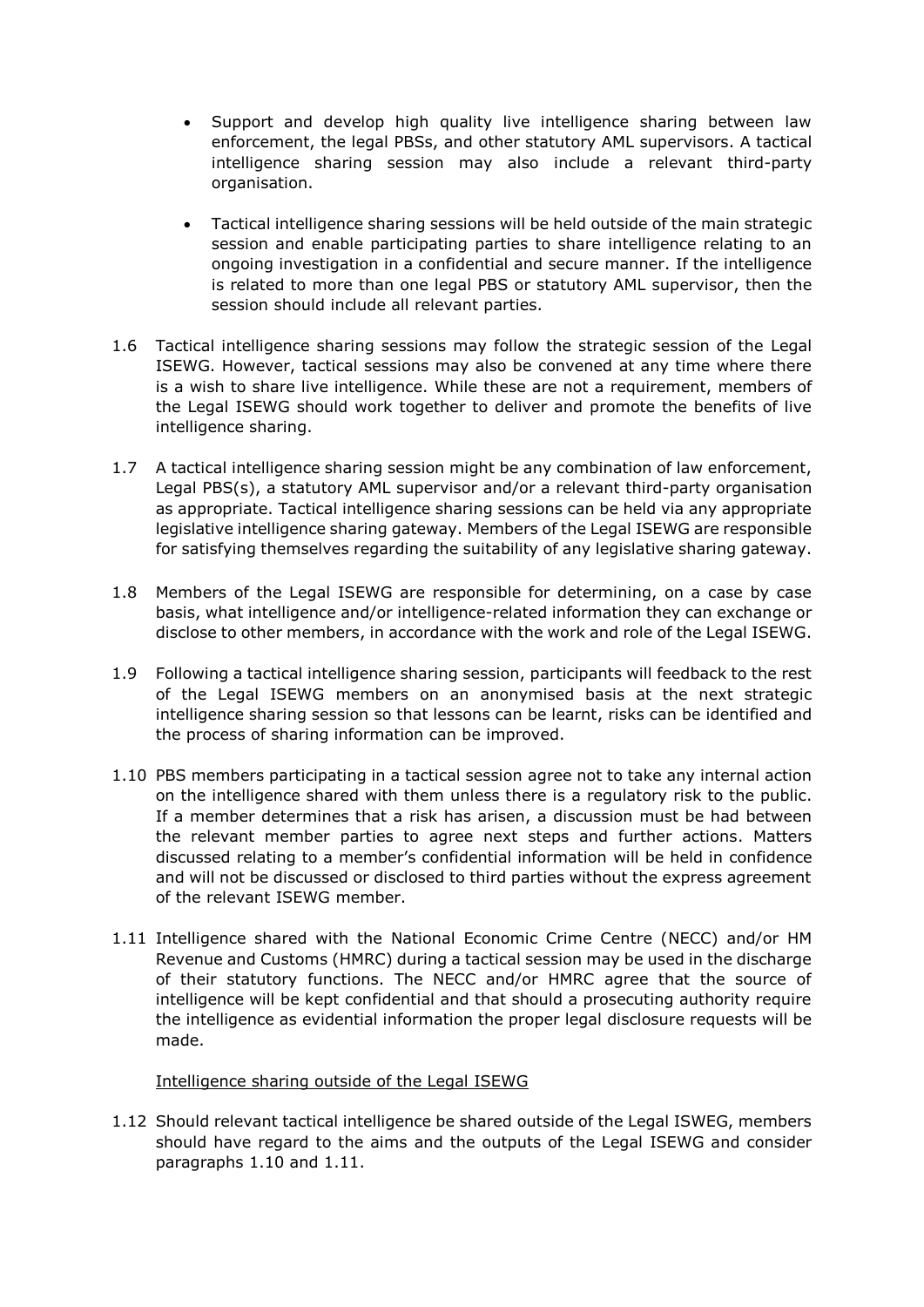# 2. **Inputs and Outputs**

- 2.1 Agenda items for a strategic session of the Legal ISEWG will be collated and agreed by the Chairperson and will be circulated to members in advance of the meeting.
- 2.2 Standing agenda items should include:
	- An update on minutes and actions from previous strategic session.
	- Discussion on emerging threats or themes members are seeing in their AML supervisory work.
	- Anonymised discussion on relevant referrals to the NECC or law enforcement related to the legal sector.
	- Feedback of previous tactical intelligence sharing sessions and resulting actions.
- 2.3 All members wishing to raise an agenda item are requested to submit a summary of what they wish to raise at the strategic intelligence sharing session to the Chairperson, no later than 2 weeks before the date of the next Legal ISEWG.
- 2.4 Additional papers may be circulated with the agenda for the strategic session of the Legal ISEWG, dependent on the agenda.
- 2.5 These Terms of Reference should be reviewed by the members at the end of every financial year (April – March).

## 3. **Membership and Chair**

3.1 There are two membership categories for the Legal ISEWG: Main and Associate.

# Main members

- 3.2 Main members of the Legal ISEWG will be made up of:
	- Nominated representatives from the supervisory legal PBSs;
	- Representatives from the NECC;
	- Representatives from Office for Professional Body Anti-Money Laundering Supervision (OPBAS);
	- Representatives from the Financial Conduct Authority (FCA) intelligence department; and
	- Representatives from HMRC.
- 3.3 Main members are responsible for determining when it will be beneficial for their organisation to attend strategic meetings of the Legal ISEWG. Non-attendees will be able to access information which is agreed to be cascaded back through the Legal Sector Affinity Group (LSAG). Larger PBS's should aim to be represented at all meetings of the Legal ISEWG.
- 3.4 Alternative delegates attending a strategic session of the Legal ISEWG on behalf of a standing representative member must have the authority to make decisions on their behalf if required.
- 3.5 The Chairperson of the Legal ISEWG will monitor attendance levels at the strategic meetings. Where the Chairperson notes regular non-attendance by a PBS, and feels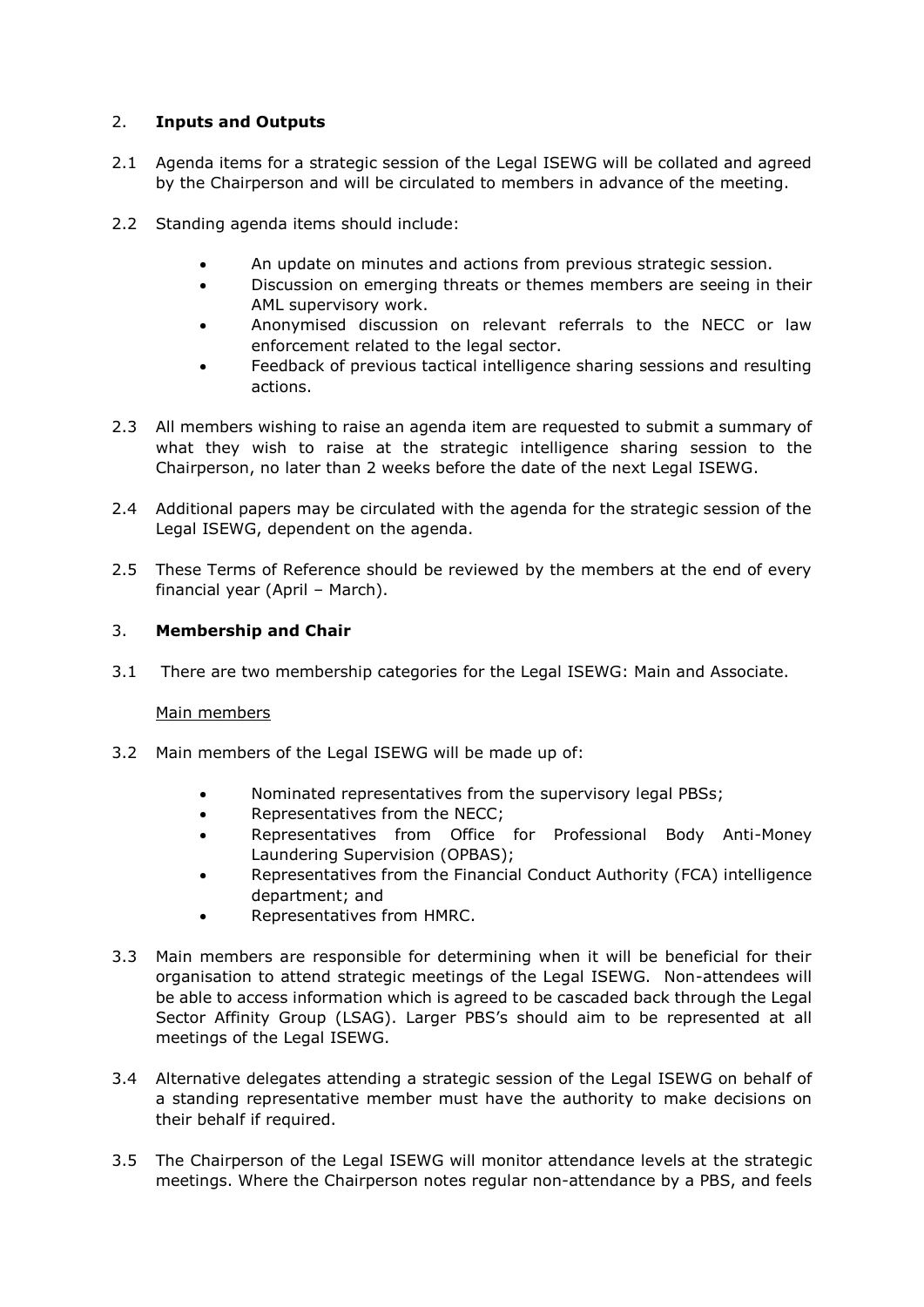that this is detrimental to the successful delivery of the purposes of the Legal ISEWG, the Chairperson is responsible for discussing this matter with the relevant PBS. In exceptional circumstances, the Chairperson can ask the membership to vote on removing the organisation from the Legal ISEWG.

## Associate members

- 3.6 Associate members are:
	- Nominated representatives from the Law Society, Bar Council of England and Wales and Chartered Institute of Legal Executives.
	- Legal supervisory PBSs that choose to not be main member
- 3.7 Associate members of the Legal ISEWG are not required to attend a strategic intelligence sharing session. However, they may wish to or may be asked by the Chairperson to attend. Associate members will be entitled to receive minutes and outputs of the matters discussed at the strategic intelligence sharing sessions, including the anonymised feedback from a tactical session.
- 3.8 They are also able to request agenda items if they consider the Legal ISEWG an appropriate forum to discuss their item. Supervisory associate members will be required to attend a tactical intelligence sharing session if the intelligence is related to their organisation.
- 3.9 All members must commit to actively and positively contributing to the Legal ISEWG's purpose, objectives and outputs where appropriate.
- 3.10 The nominated representative(s) that attend a Legal ISEWG meeting must be appropriately skilled and experienced employees of the organisation they are representing. To support building broader knowledge and expertise across the legal sector, the nominated representative(s) should have ability to disseminate knowledge and outputs generated by the Legal ISEWG within their respective organisations.
- 3.11 All members of the Legal ISEWG (including the Chairperson) will remain employees of their own organisation and be subject to their organisation's policies and processes.

#### New Members

3.12 Expressions of interest to become a new member of the Legal ISEWG should be submitted to the Chairperson of the Legal ISEWG and will be considered and voted on by all members, using the process set out in Section 5.

#### Third party attendees

- 3.13 Third party representatives from relevant organisations such as: UK Law Enforcement units, HM Treasury, Government departments, other non-legal supervisors and oversight bodies, such as the Insolvency Service, may also attend a strategic session of the Legal ISEWG on an ad hoc basis, upon invitation by the Chairperson.
- 3.14 Relevant third-party representatives may also attend a tactical intelligence sharing session with the consent of the participating members. A third-party attendee in a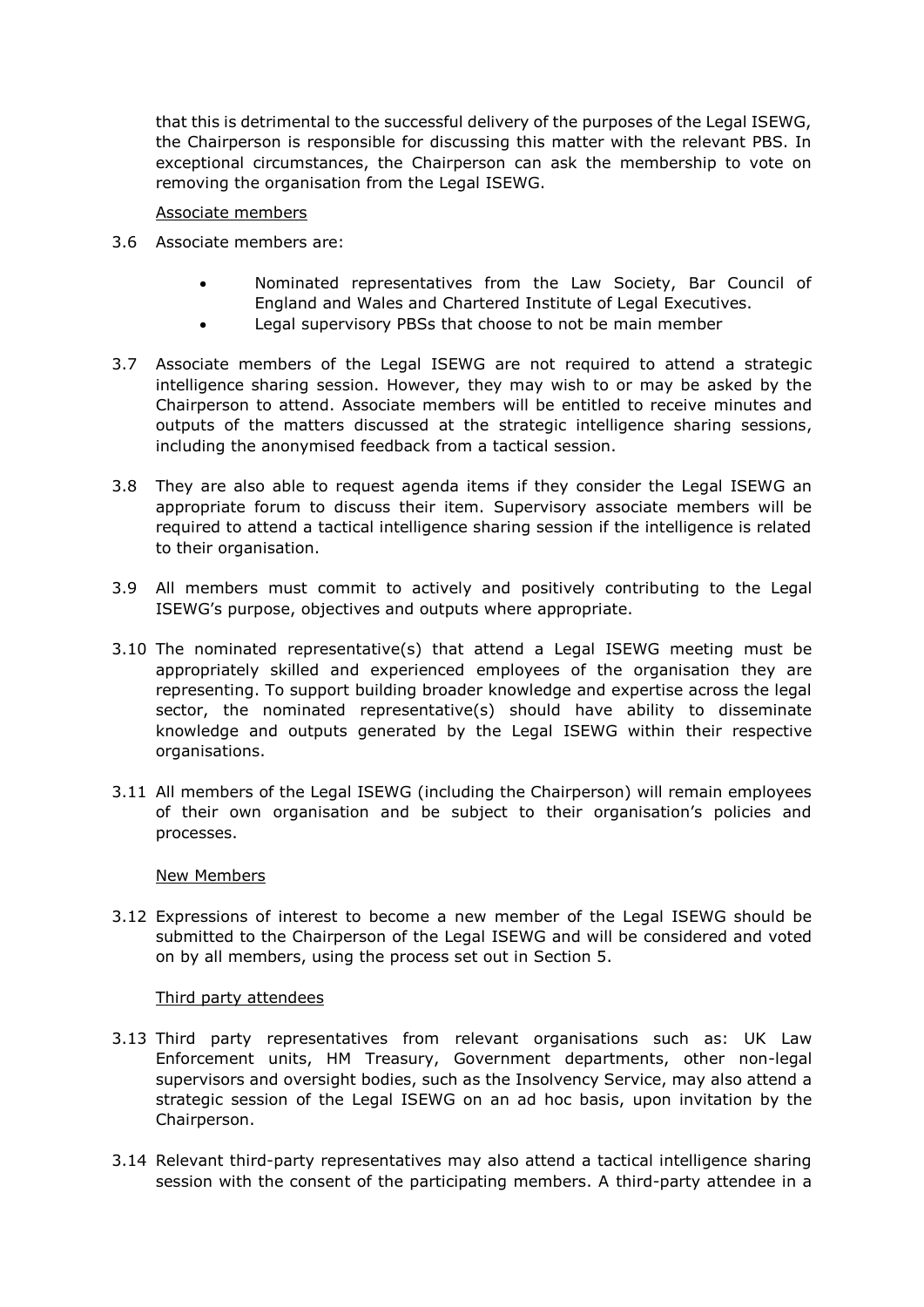tactical intelligence sharing session will be subject to the confidentially requirements in these terms of reference and may wish to attend the relevant feedback section of a strategic intelligence sharing session following a tactical session.

## Election of Chairperson and deputy

- 3.15 In year 1, to support the establishment and development of the Legal ISEWG, the Chairperson and deputy will be a representative from OPBAS. For year 2 and onwards, the Chairperson of the Legal ISEWG will be elected (for a period to be agreed/reviewed annually by the Legal ISEWG) by the members, based on voting using the process outlined below. For the purposes of clarity, an ordinary year term for the Chairperson and deputy is based on the financial year starting in April.
- 3.16 Due to Covid-19 and the UK lockdown, the handover of the chairmanship for year 2 was delayed. Effective immediately from 1 August 2020, the Chairperson and deputy of the Legal ISEWG will be representatives from the Law Society of Scotland. Their term will run until April 2021 when the members will elect a new Chairperson in line with paragraph 3.15 above.
- 3.17 Potential candidates for Chairperson must be a main member of the Legal ISEWG. In the event of more than 1 person being proposed, all members will decide between the nominees by casting a vote, as set out in Section 5.
- 3.18 If the Chairperson leaves their organisation, or otherwise resigns the position, the deputy will take over the role of Chairperson. They will remain in place until the Legal ISEWG chair position is due to be re-opened. In these circumstances, the temporary Chairperson can appoint a deputy, if appropriate.

#### Vetting and secure information transfer

3.19 All members of the Legal ISEWG must meet the minimum-security vetting and information security requirements of the NECC. This will be set out by the NECC in a separate document. As a minimum each member, main or associate, is required to have at least 2 employees obtain and maintain the relevant security clearance. This allows for delegate cover for annual leave etc.

## Confidentiality

- 3.20 All members participating in either the strategic and/or the tactical sessions of the Legal ISEWG, agree that matters discussed relating to a member's confidential information will be held in confidence and will not be discussed or disclosed to third parties without the express agreement of the relevant ISEWG member.
- 3.21 All members undertake to disclose any breaches of confidentiality relating to the Legal ISEWG to the Chairperson as soon as possible.
- 3.22 Participants in a tactical session further agree that any electronic intelligence and related correspondence will be held safely and securely, with appropriate protective markings. It should only be shared wider within a member's organisation where relevant and appropriate to do so.

## Conflicts of interest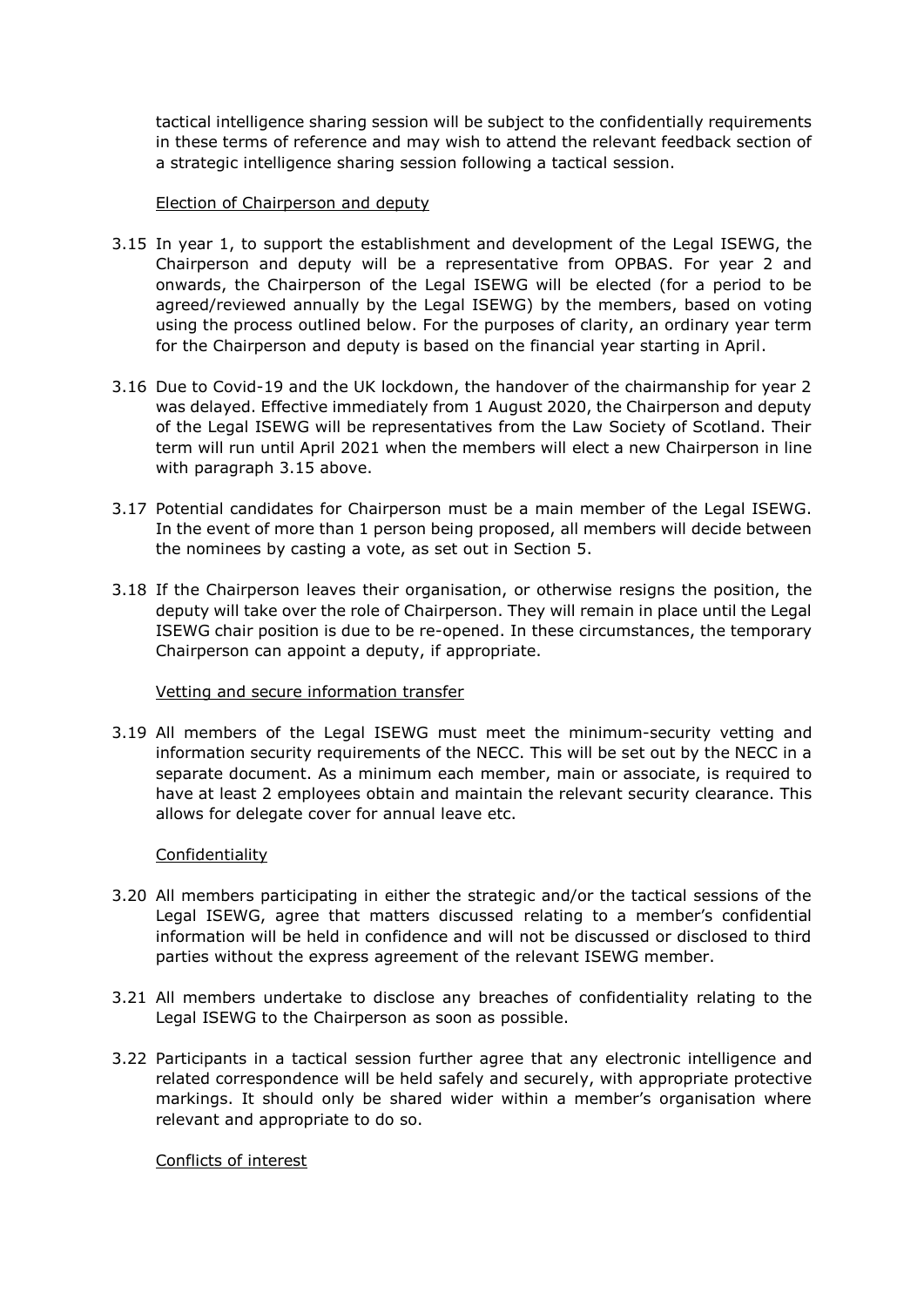3.23 All members of the Legal ISEWG are responsible for raising any conflicts of interest they may have in relation to matters to be discussed at a strategic or tactical session. The conflict will be recorded in the minutes and the relevant member will take such actions as deemed appropriate by the Chairperson, including excusing themselves from participation in a discussion and/or meeting.

# 4. **Meetings**

- 4.1 The strategic intelligence sharing session of the Legal ISEWG will aim to meet quarterly with at least 4 meetings annually. In the event of an emerging threat, risk or issue that requires immediate action, an additional strategic session of the Legal ISEWG can be convened on an ad-hoc basis.
- 4.2 The Chairperson of the Legal ISEWG is responsible for organising the strategic meetings, sourcing a suitable location for the meetings, seeking input into the agenda, cascading the agenda and chairing the strategic intelligence sharing meeting.
- 4.3 OPBAS are responsible for coordinating any tactical sessions between members of the Legal ISEWG. However, they are not required to attend the session unless invited by the relevant participants.
- 4.4 A main member may be delegated by the Chairperson to take responsibility for accurately drafting and cascading the minutes and actions points from a strategic intelligence sharing session of the Legal ISEWG.
- 4.5 The Chairperson is responsible for circulating the draft minutes of the strategic intelligence sharing session to attending members for comment within 10 working days of a meeting. Attending members will have a further 10 working days to provide any comments which will be incorporated by the Chairperson.
- 4.6 The Chairperson will be responsible for circulating the finalised minutes of the strategic intelligence sharing session to all members of the Legal ISEWG.

## 5. **Voting and decision making**

- 5.1 Voting may be necessary on administrative matters such as Chairing, Chair appointment periods, admission of members, amendments to the Terms of Reference, etc.
- 5.2 The Legal ISEWG has no budget and cannot commit expenditure on behalf of members.
- 5.3 The Legal ISEWG cannot take decisions on actions to be taken by the PBSs due to strategic or tactical intelligence received and cannot require any PBS to change its AML/Financial Crime strategy, supervisory approach, policies, procedures or control environment. These matters remain the responsibility of individual PBS's who are subject to supervision by OPBAS.
- 5.4 Quorum for the strategic intelligence sharing session of the Legal ISEWG is achieved where at least 8 members are in attendance